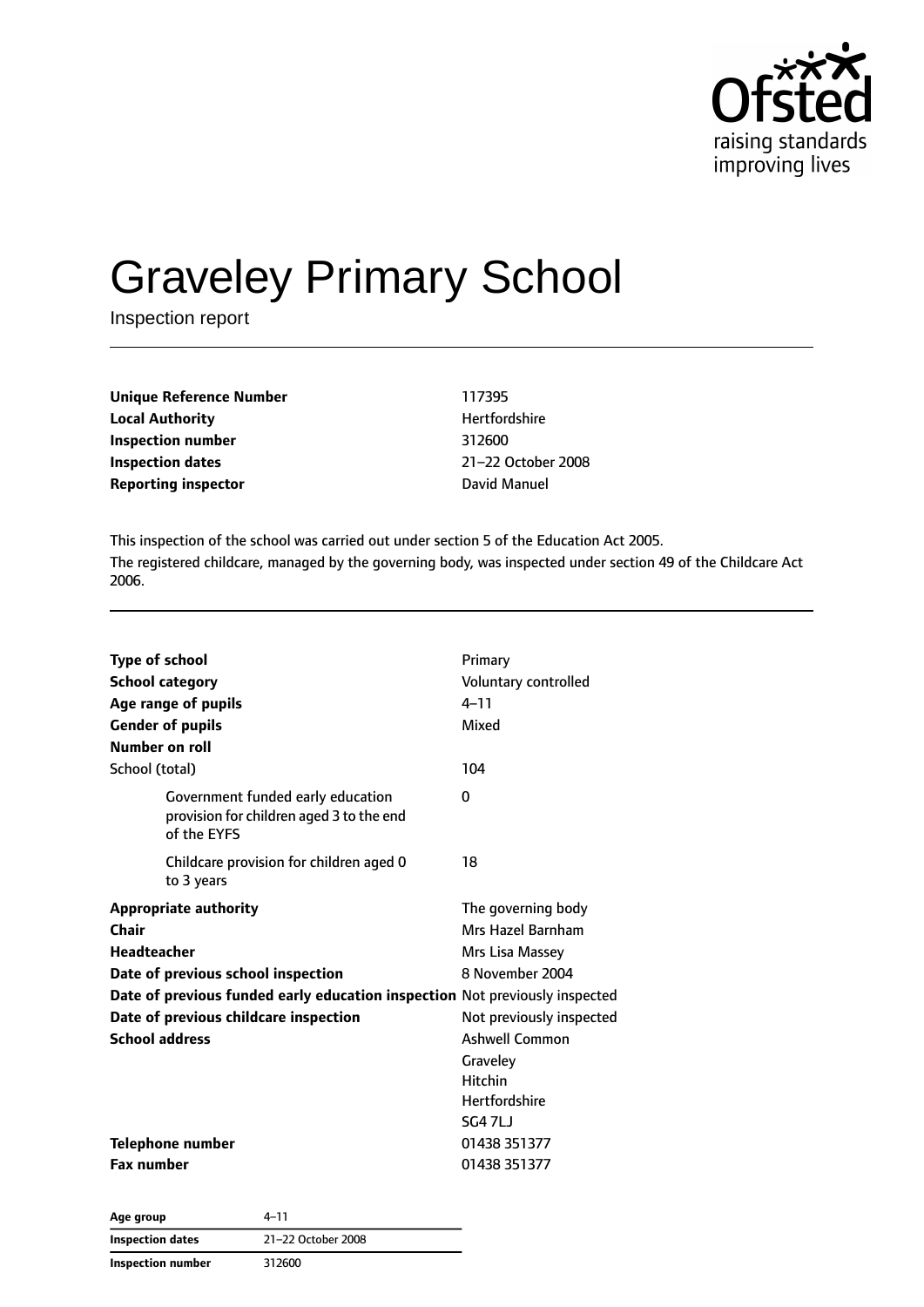.

<sup>©</sup> Crown copyright 2008

Website: www.ofsted.gov.uk

This document may be reproduced in whole or in part for non-commercial educational purposes, provided that the information quoted is reproduced without adaptation and the source and date of publication are stated.

Further copies of this report are obtainable from the school. Under the Education Act 2005, the school must provide a copy of this report free of charge to certain categories of people. A charge not exceeding the full cost of reproduction may be made for any other copies supplied.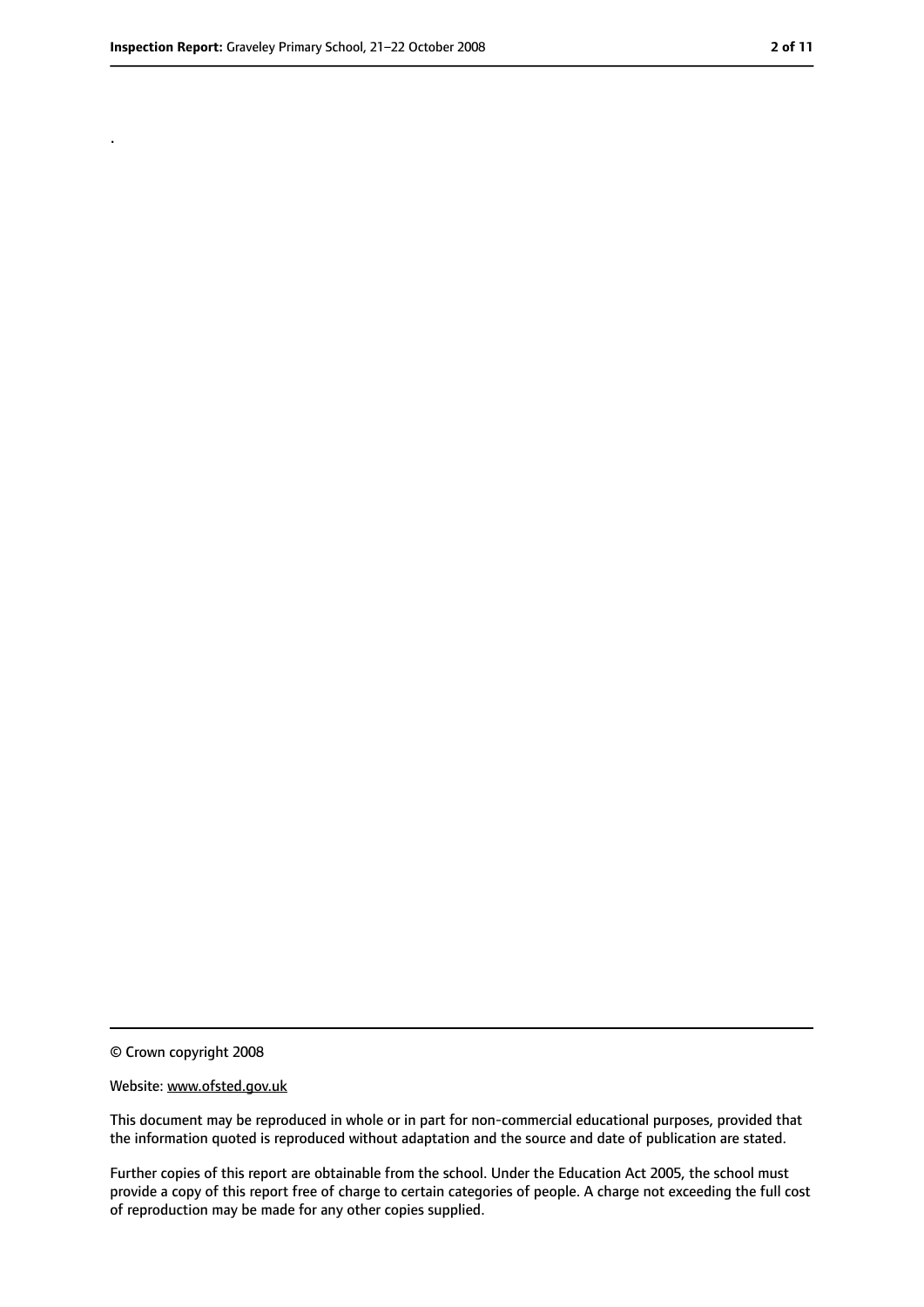### **Introduction**

The inspection was carried out by one Additional Inspector.

#### **Description of the school**

This school is much smaller than most schools. It has four classes of mixed age groups, including one for children in the Early Year Foundation Stage (EYFS). Most pupils are from White British backgrounds with a small proportion from minority ethnic groups. A few pupils speak English as an additional language. The proportion of pupils with learning difficulties and/or disabilities is below average. The attainment of children on entry to the school is wide ranging and broadly in line with levels expected of this age. The school gained the Active Mark Award for high quality sports provision in 2008. The new headteacher has been in post since the beginning of the current term. The long awaited improvements in the accommodation, including replacing the hutted classrooms and the building of an extension to the small hall, are due to begin next term.

### **Key for inspection grades**

| Grade 1 | Outstanding  |
|---------|--------------|
| Grade 2 | Good         |
| Grade 3 | Satisfactory |
| Grade 4 | Inadequate   |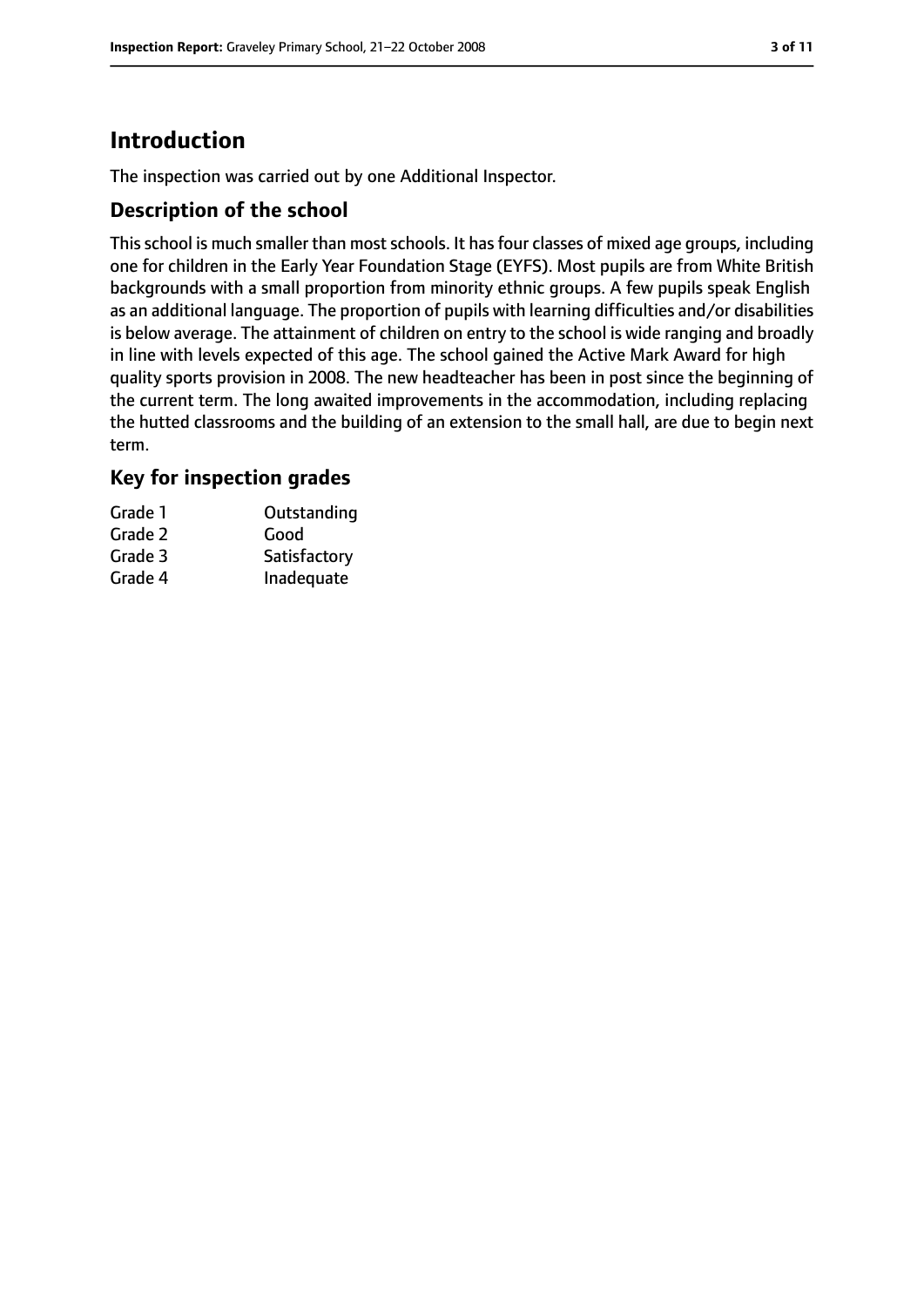### **Overall effectiveness of the school**

#### **Grade: 2**

This is a good school. Pupils' personal development and well-being are outstanding as are the care, guidance and support they receive. Behaviour and relationships are excellent and pupils thrive in a very positive learning environment. There is a real sense of community within the school. As one parent responded, 'Graveley is a fantastic little school. It combines learning with lots of fun experiences and has a great ethos.' Pupils are very friendly and support each other well, sharing ideas and tackling problems together. They participate in local events and make good contributions to the community. In the wider global community they raise money for charities such as 'Send a Cow to Africa' to help those less fortunate than themselves.

Pupils' safety is given top priority and the school maintains high levels of care. Pupils feel safe and know that teachers will help them if there is a problem. They also have an excellent understanding of how to lead healthy lives through balanced diets and they enjoy plenty of exercise. Pupils with learning difficulties, and physical and emotional problems are looked after very sensitively. The good support they receive enables them to make good progress in most areas of learning.

Pupils achieve well from their starting points. By Year 6, pupils attain standards which are above average in English, mathematics, science, and information and communication technology (ICT). Boys and girls achieve equally well, although within the very small numbers in each year group, there are sometimes a few variations in this. The school is sharpening its good assessment processes even further and its tracking of pupils' progress is generally effective; information from this is used well, especially to provide support for pupils who need extra help.

Teaching is good. Teachers plan and prepare lessons well and resources are used effectively to support learning. Teaching is often very imaginative as seen in an outstanding Year 2 lesson involving literacy skills and drama. In a very small number of lessons pace is a little slow at the start and on some occasions most pupils within the two year groups in a class are involved in tasks at the same level. As a result, staff miss the opportunity to challenge different groups of pupils, and particularly the higher attainers. The school has redesigned its curriculum since the previous inspection so that it not only meets all the requirements of the new Primary Strategy but also uses the best aspects of the International Primary Curriculum. This provides a good, broad and creative curriculum with a thematic approach in a two-year rolling programme. In addition to the proper emphasis on key academic subjects, music, drama, art and sport feature prominently. French is taught in every class and Years 3, 4 and 5 are taught to swim. The rich curriculum meets pupils' needs well and provides a well-rounded education.

Leadership and management are good. The new headteacher gives the school a very clear direction and her positive vision for the future is shared by a strongly committed team of staff. Some staff have taken on new roles and, therefore, a few of the new initiatives are just beginning to have an impact. Subject leaders recognise that they will need to monitor progress closely in their subjects to ensure that such initiatives are proving successful. The governing body has also undergone several changes recently. However, it remains effective in supporting the school's work and governors are now much more involved in monitoring the performance of the school than at the time of the previous inspection. The vast majority of the parents are very pleased with the education and support provided by the school.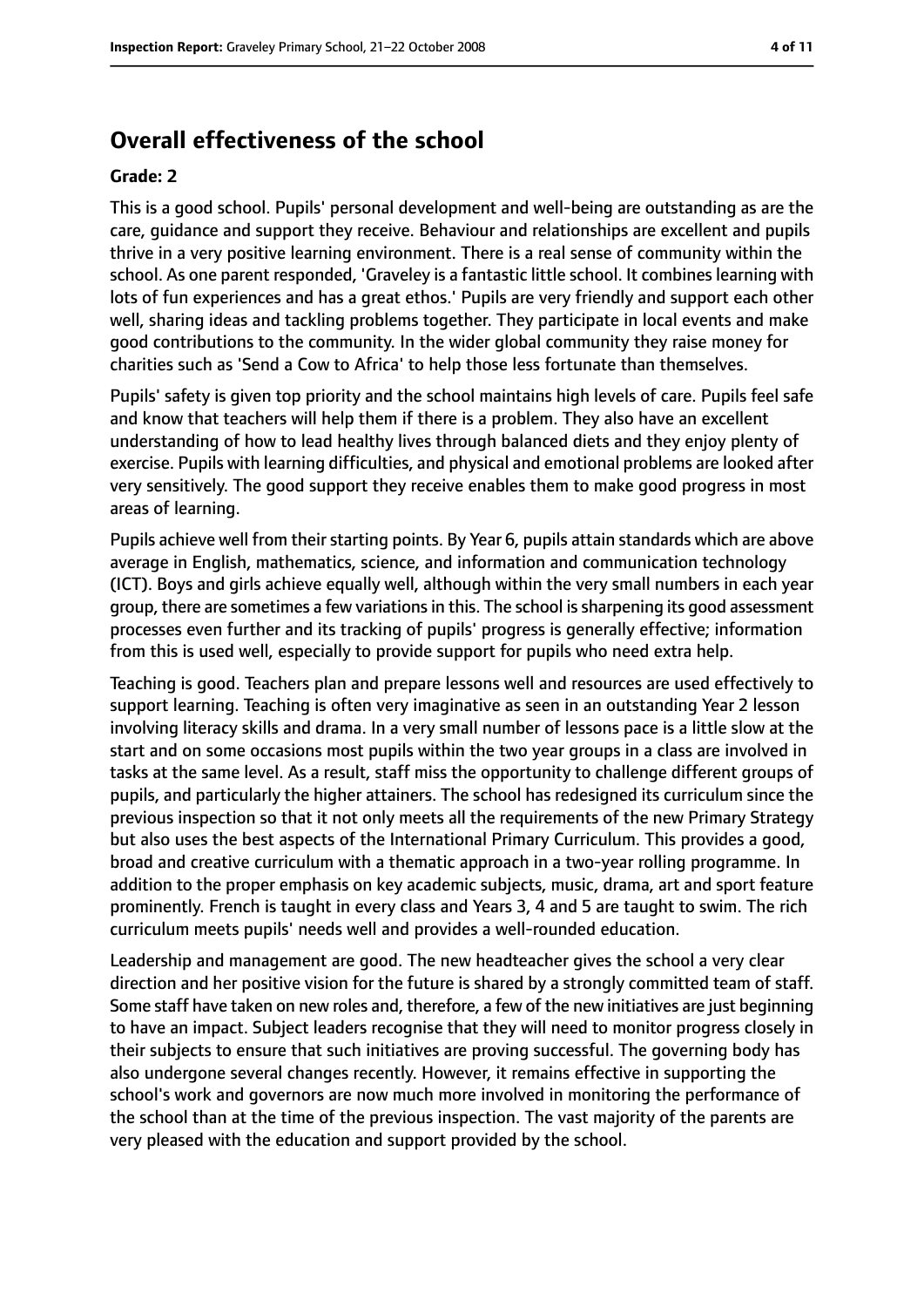### **Effectiveness of the Early Years Foundation Stage**

#### **Grade: 2**

In the EYFS, staff work together very well to provide a really thriving learning environment in which children settle quickly and enjoy their activities. The young children receive a warm welcome when they start in Reception. Provision for their personal and social development is outstanding and meets the needs of each child extremely well. The teacher and support staff help children to solve problems and make sensible choices and this enables them to make good progress in all areas of learning. A wide range of activities are provided for children both indoors and outdoors and they greatly enjoy making choices and using the good quality resources. There is a strong emphasis on encouraging their independence and self-confidence. Staff have high expectations of children and encourage discussions about what they are finding out. As a result, children develop as confident learners whose curiosity is stimulated well. By the end of Reception, nearly all children achieve the early learning goals for this stage and a few exceed them.

### **What the school should do to improve further**

- Plan a wider range of challenges within lessons, particularly for the higher attainers to ensure that pupils of all capabilities achieve the highest possible levels.
- Ensure that strategic planning involves subject leaders in regularly monitoring progress to evaluate consistency in progress and standards.

### **Achievement and standards**

#### **Grade: 2**

All groups of pupils achieve well and make at least good progress in their learning. The latest test results show that by the end of Year 2 boys and girls achieve equally well from their starting points and reach above average levelsin reading, writing and mathematics. Within the mixed-age year groups, variations in standards have occurred in the past, as for example, in a year group with 13 boys and only three girls. Progress made by pupils who find learning difficult is also good because they are well supported. By the end of Year 6, latest test results show that pupils continue to achieve well in English, mathematics and science. The quality of writing produced by the higher attaining pupils in the current Year 6 is excellent, as seen when writing about their favourite day from the past. In mathematics, pupils achieve well, particularly in data handling and problem solving. Achievement is good across all subjects as a result of the well planned links between them which make learning more meaningful. Standards in ICT, art and music are also above expected levels.

### **Personal development and well-being**

#### **Grade: 1**

Pupils enjoy school immensely. Their behaviour is excellent and pupils of all ages work very co-operatively together. In lessons, they listen attentively to each other and talk enthusiastically about what they learn. Attendance levels are well above the national average and reflect families' very positive attitudes to the school. Pupils say that they feel very safe in school. They say that bullying is very rare and know that teachers will deal with it effectively should it happen. Paired activities work especially well because pupils offer each other support in a very mature manner. Pupils' spiritual, moral, social and cultural development is outstanding. They greatly appreciate natural beauty and greatly enjoy the extension of their creative skills, as in music, drama and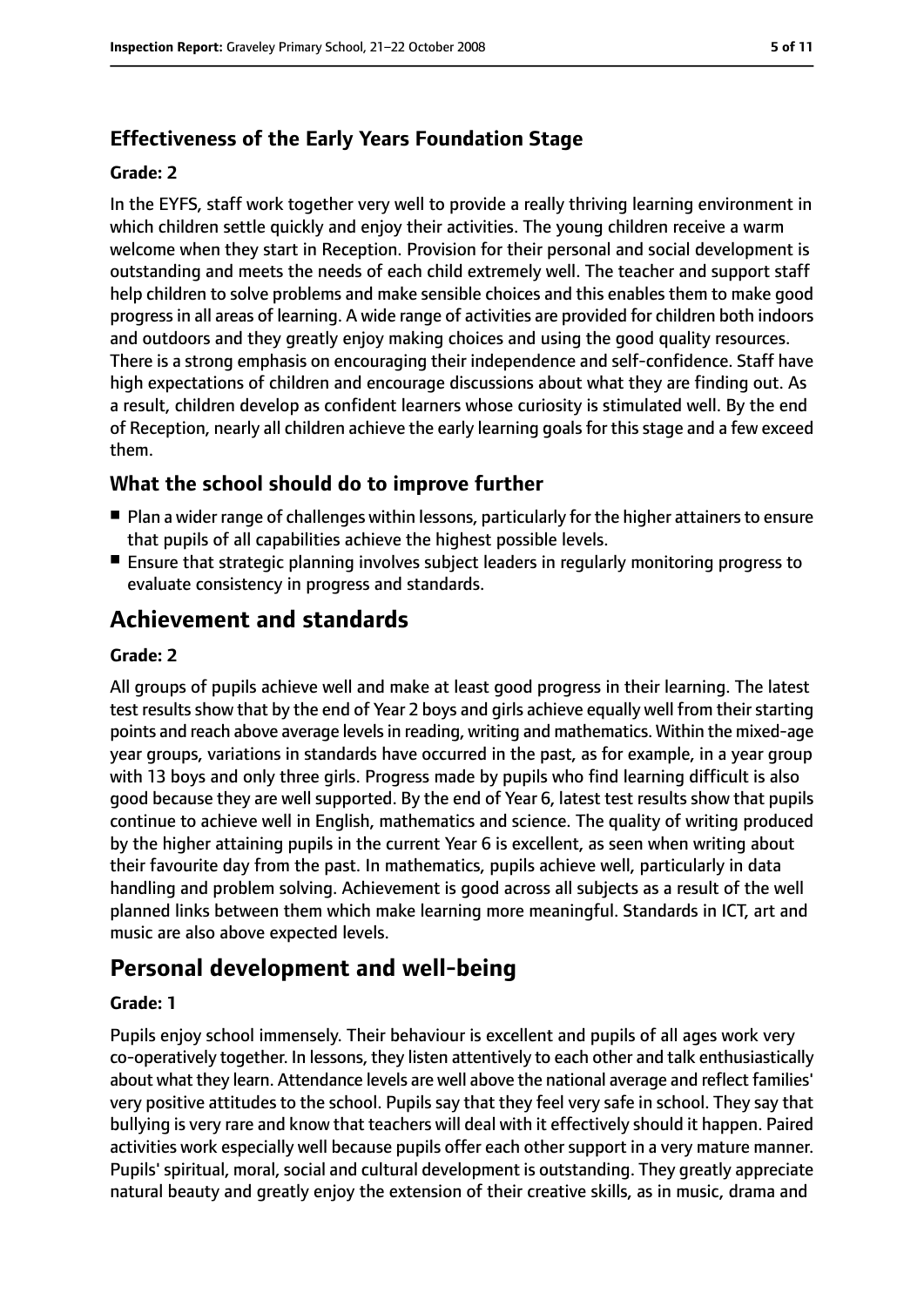art. Pupils are very aware of right from wrong. They are friendly, considerate and show great respect towards each other and to adults. Although most pupils are from White British backgrounds, they have a very good awareness of, and respect for, other cultures and religions.

Pupils are very aware of healthy diets and a good number participate keenly in the after-school sporting activities. Pupils of all ages feel very pleased when given special responsibilities. The school council represents the views of their respective classes well. Year 6 pupils act as 'playleaders' at lunch-times organising the safe use of a range of equipment. Pupils consider themselves very much part of the local community, including singing carols at a local care home. Pupils are very happy and have a genuine willingnessto do their best, to help others and develop their own independence. These values, together with good standards in literacy, numeracy and ICT, means they are being well prepared for the next stages of education.

### **Quality of provision**

### **Teaching and learning**

#### **Grade: 2**

Most lessons are well planned and creatively taught. Teachers use their good subject knowledge to plan interesting lessons. Teachers involve pupils in discussions to capture their imagination and good questioning results in pupils thinking hard to explain their ideas. Pupils respond well to this and relationships within classes are excellent. A good range of resources bring learning to life and include the regular use of interactive whiteboards and laptop computers. Most lessons are well paced, but in a very small number of lessons, the pace is a little slow at the start, not allowing pupils to get on with practical activities soon enough. Good use is made of the assessment systems in tracking pupils' progress. On some occasions, most pupils within the two year groups in a class are involved at the same level and there is insufficient challenge for the higher attaining pupils. Teachers' marking is regular and very helpful, identifying successes and how improvements can be made. Pupils are aware of their learning targets and evaluate them regularly.

### **Curriculum and other activities**

#### **Grade: 2**

Since the previous inspection, the school has introduced a new programme and strategies for learning. This is all quite new but is now beginning to be embedded. It has resulted in creative ways for teachers to plan interesting and relevant lessons to link pupils' learning across different subjects. Such creativity begins in the EYFS and continues throughout the school. Opportunities for enrichment, through the many extra-curricular activities, visits and visitors to school, are very good as for example, in music, drama and physical education. Pupils in all classes also learn French. The school proudly displays attractive examples of pupils' written, art and ICT work, including their cultural knowledge of other countries. Music plays a key part in the school's life with individual music tuition and performances in and out of school. Themed days give the pupils excellent opportunities to extend their creative skills as in their celebration of Harvest Festival, seen during the inspection. Throughout the school, staff continually promote key skills preparing pupils well for the later stages in education. Teachers and teaching assistants go out of their way to ensure that pupils who find learning difficult do not miss out on any of the exciting curriculum. Links with other schools are good and support learning well.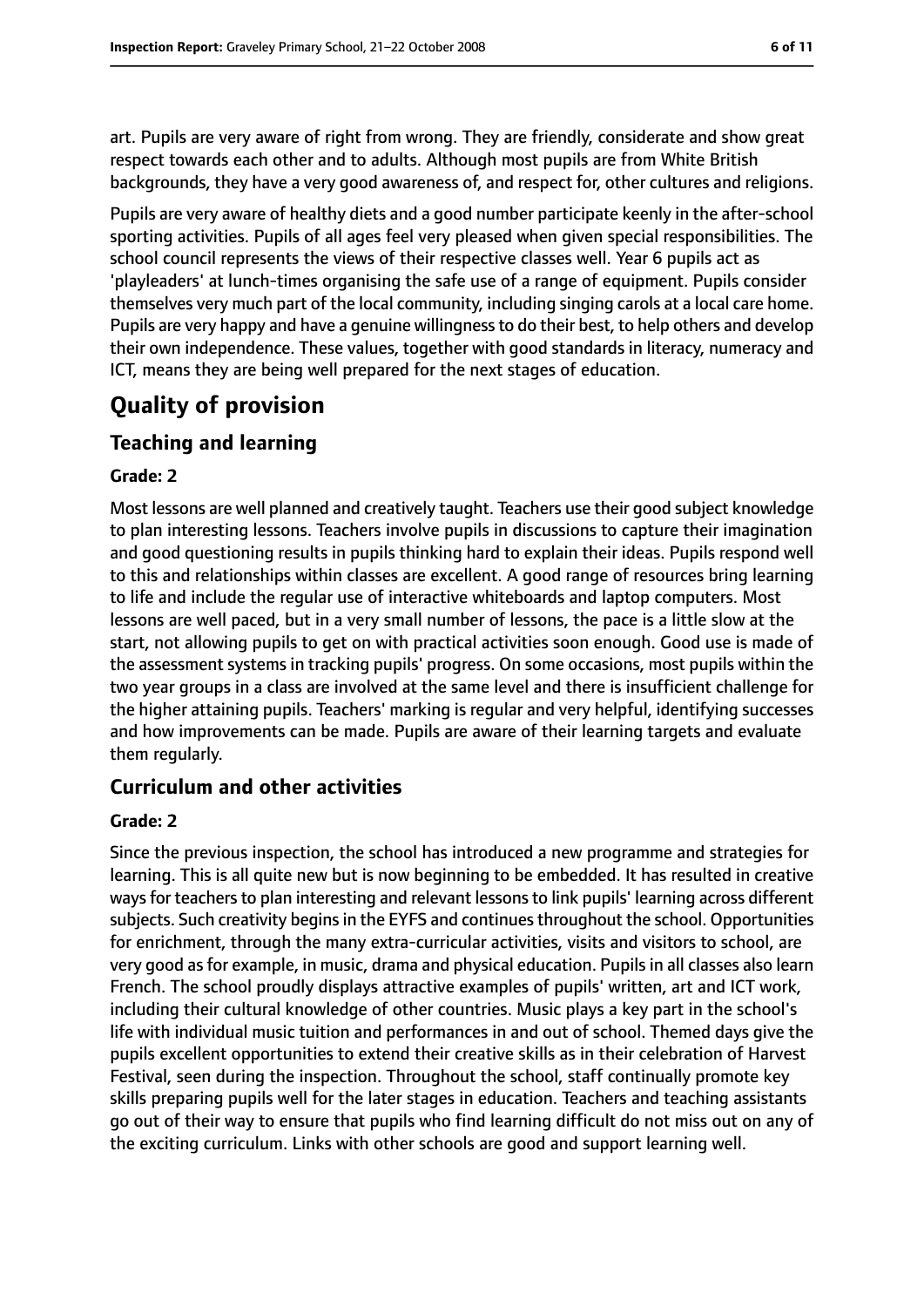#### **Care, guidance and support**

#### **Grade: 1**

The school provides outstanding levels of care, guidance and support for pupils and helps all pupils to thrive in a positive learning environment. All requirements for safeguarding their welfare are met in full. The excellent personal, social and health education provision contributes strongly to pupils' personal development and well-being. Pupils who need specific help with learning, medical or social and emotional problems are supported well. Well-qualified and effective teaching assistants provide very good support in the classrooms. The school's good tracking systems are used effectively to identify any pupils who are underachieving to provide flexible and focussed support for them. As a result, pupils make good progress. Pupils are involved in evaluating their own work related to their targets. Written guidance and oral advice in lessons is very effective and helps pupils to evaluate their progress within the task in hand.

### **Leadership and management**

#### **Grade: 2**

The new headteacher, the assistant headteacher and all staff share a vision and a passion for ensuring that the school provides well for each pupil. Some subject leaders are relatively new to their roles but are producing good action plans with the focus on improving the quality of provision and raising standards still further. The effect of their efforts is still to have a major impact but everyone is working together well to achieve the agreed priorities. Leaders recognise the need to closely monitor progress in subjects under the new strategies and improvements. Several of the governing body are new and all are active, challenging and supportive of the school, an improvement since the previous inspection. New committees are being formed so that they can monitor the work of the school even more closely than before. A high priority is placed on encouraging pupils to become valuable members of the school and the local community, and enjoy their learning. The vast majority of parents are very supportive of the school. As one parent commented, 'My children are always talking about their learning.' The school has good capacity to improve further.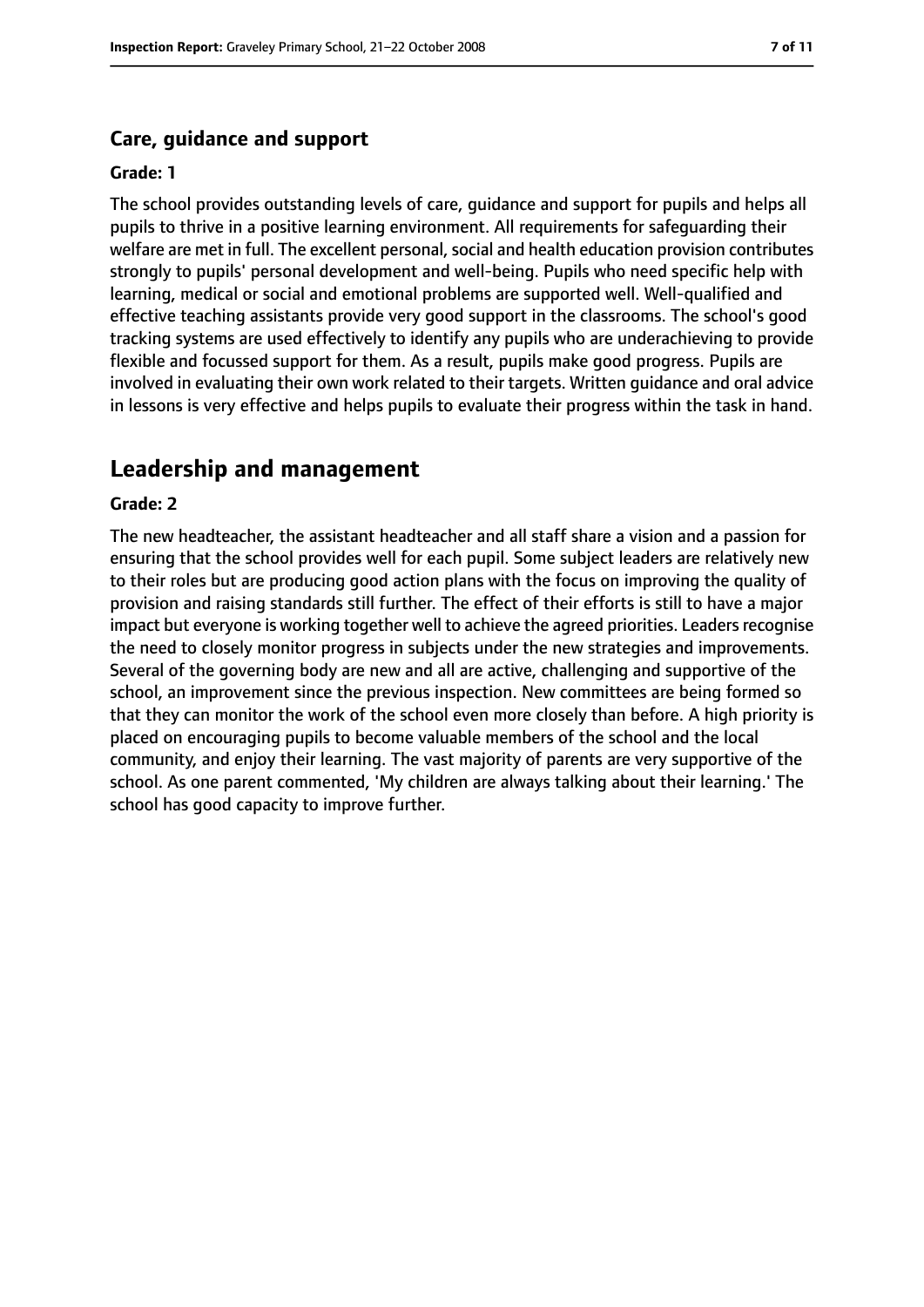**Any complaints about the inspection or the report should be made following the procedures set out in the guidance 'Complaints about school inspection', which is available from Ofsted's website: www.ofsted.gov.uk.**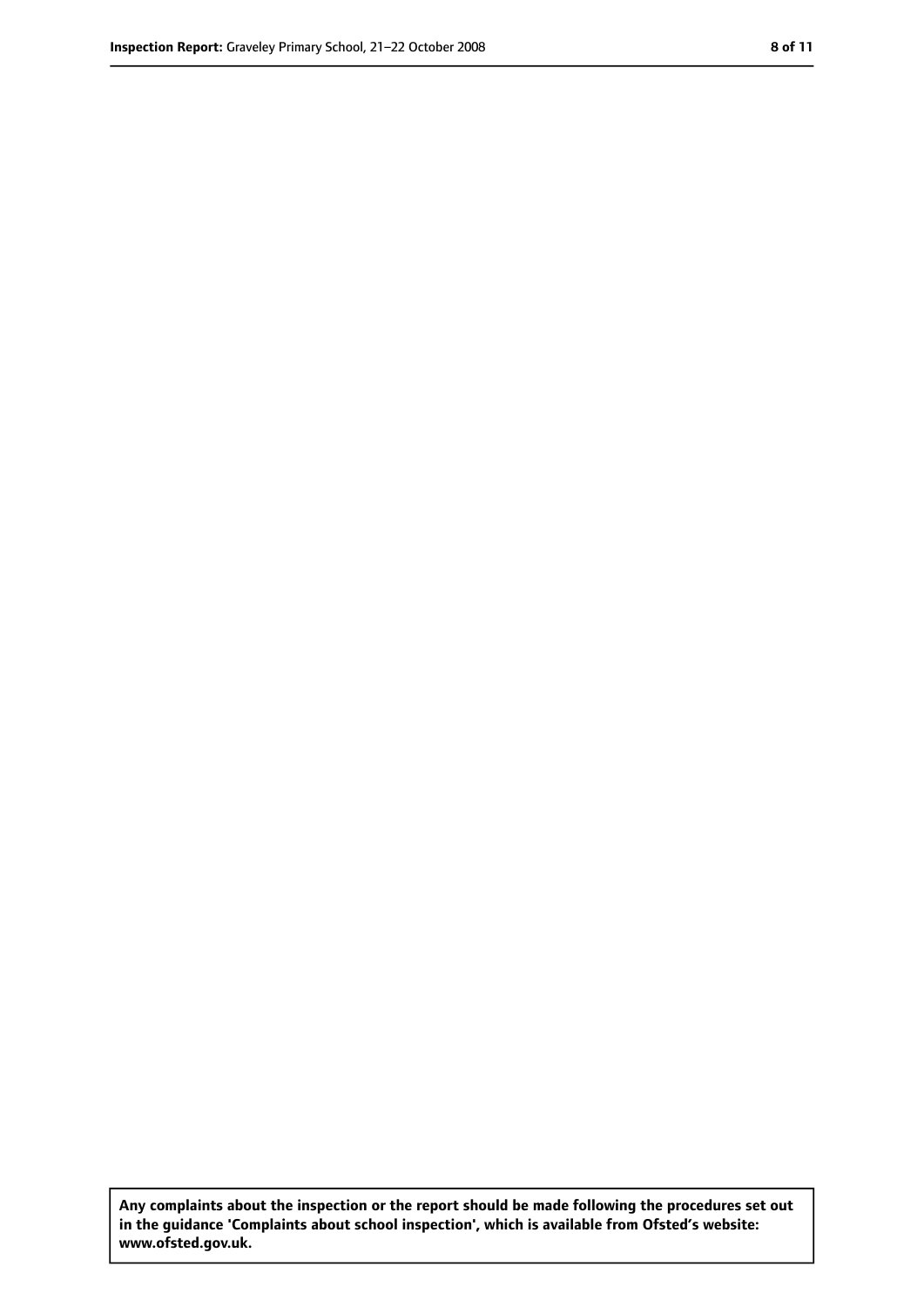| Key to judgements: grade 1 is outstanding, grade 2 good, grade 3 satisfactory, and | <b>School</b> |
|------------------------------------------------------------------------------------|---------------|
| l  arade 4 inadequate                                                              | Overall       |

### **Overall effectiveness**

| How effective, efficient and inclusive is the provision of<br>education, integrated care and any extended services in meeting the<br>needs of learners? |     |
|---------------------------------------------------------------------------------------------------------------------------------------------------------|-----|
| Effective steps have been taken to promote improvement since the last<br>inspection                                                                     | Yes |
| How well does the school work in partnership with others to promote learners'<br>well being?                                                            |     |
| The capacity to make any necessary improvements                                                                                                         |     |

### **Effectiveness of the Early Years Foundation Stage**

| How effective is the provision in meeting the needs of children in the<br><b>EYFS?</b>       |  |
|----------------------------------------------------------------------------------------------|--|
| How well do children in the EYFS achieve?                                                    |  |
| How good are the overall personal development and well-being of the children<br>in the EYFS? |  |
| How effectively are children in the EYFS helped to learn and develop?                        |  |
| How effectively is the welfare of children in the EYFS promoted?                             |  |
| How effectively is provision in the EYFS led and managed?                                    |  |

### **Achievement and standards**

| How well do learners achieve?                                                                               |  |
|-------------------------------------------------------------------------------------------------------------|--|
| The standards <sup>1</sup> reached by learners                                                              |  |
| How well learners make progress, taking account of any significant variations<br>between groups of learners |  |
| How well learners with learning difficulties and/or disabilities make progress                              |  |

### **Annex A**

<sup>&</sup>lt;sup>1</sup>Grade 1 - Exceptionally and consistently high; Grade 2 - Generally above average with none significantly below average; Grade 3 - Broadly average to below average; Grade 4 - Exceptionally low.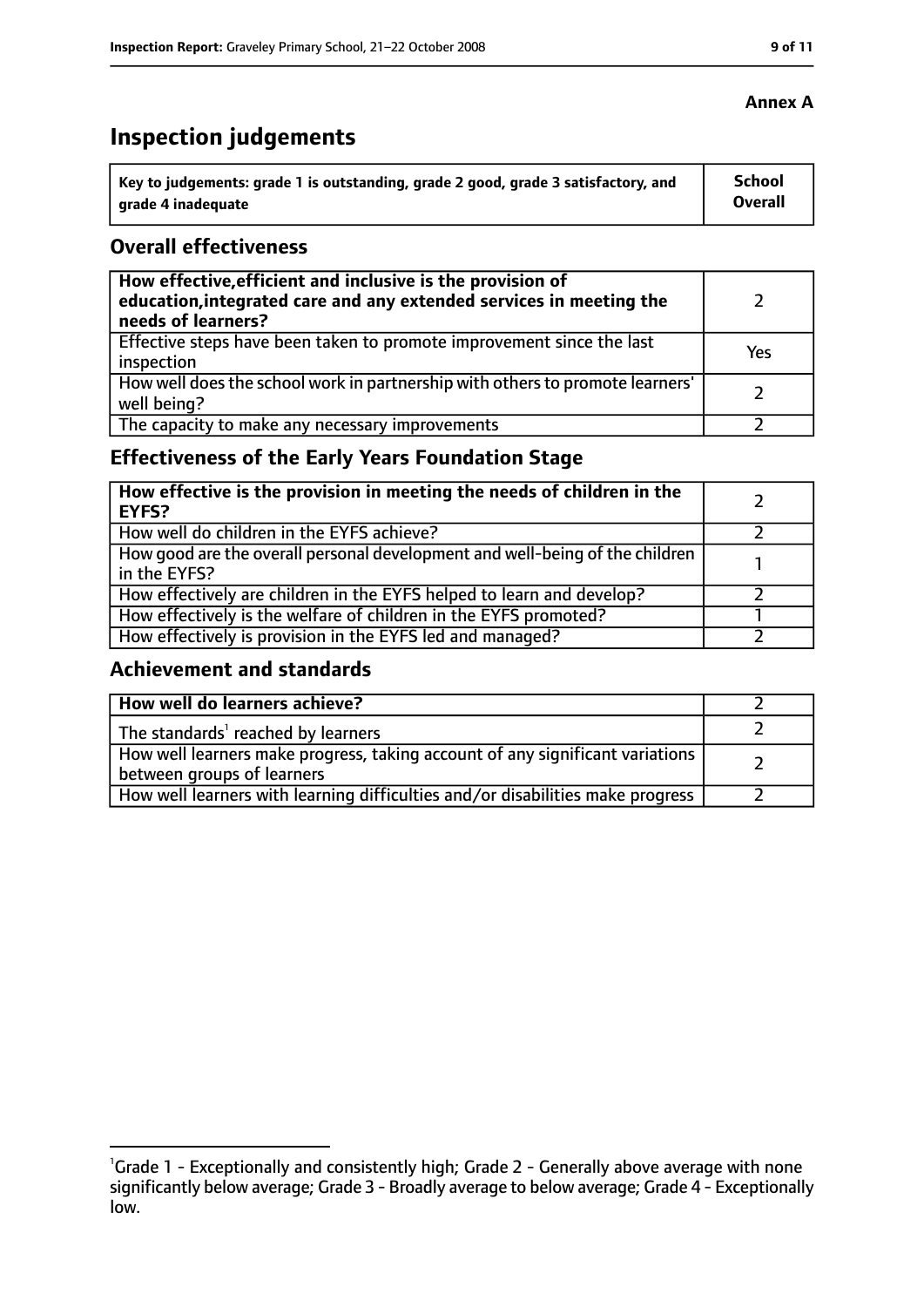### **Personal development and well-being**

| How good are the overall personal development and well-being of the<br>learners?                                 |  |
|------------------------------------------------------------------------------------------------------------------|--|
| The extent of learners' spiritual, moral, social and cultural development                                        |  |
| The extent to which learners adopt healthy lifestyles                                                            |  |
| The extent to which learners adopt safe practices                                                                |  |
| The extent to which learners enjoy their education                                                               |  |
| The attendance of learners                                                                                       |  |
| The behaviour of learners                                                                                        |  |
| The extent to which learners make a positive contribution to the community                                       |  |
| How well learners develop workplace and other skills that will contribute to<br>their future economic well-being |  |

## **The quality of provision**

| How effective are teaching and learning in meeting the full range of<br>learners' needs?              |  |
|-------------------------------------------------------------------------------------------------------|--|
| How well do the curriculum and other activities meet the range of needs and<br>interests of learners? |  |
| How well are learners cared for, quided and supported?                                                |  |

### **Leadership and management**

| How effective are leadership and management in raising achievement<br>and supporting all learners?                                              |     |
|-------------------------------------------------------------------------------------------------------------------------------------------------|-----|
| How effectively leaders and managers at all levels set clear direction leading<br>to improvement and promote high quality of care and education |     |
| How effectively leaders and managers use challenging targets to raise standards                                                                 |     |
| The effectiveness of the school's self-evaluation                                                                                               |     |
| How well equality of opportunity is promoted and discrimination eliminated                                                                      |     |
| How well does the school contribute to community cohesion?                                                                                      |     |
| How effectively and efficiently resources, including staff, are deployed to<br>achieve value for money                                          |     |
| The extent to which governors and other supervisory boards discharge their<br>responsibilities                                                  |     |
| Do procedures for safequarding learners meet current government<br>requirements?                                                                | Yes |
| Does this school require special measures?                                                                                                      | No  |
| Does this school require a notice to improve?                                                                                                   | No  |